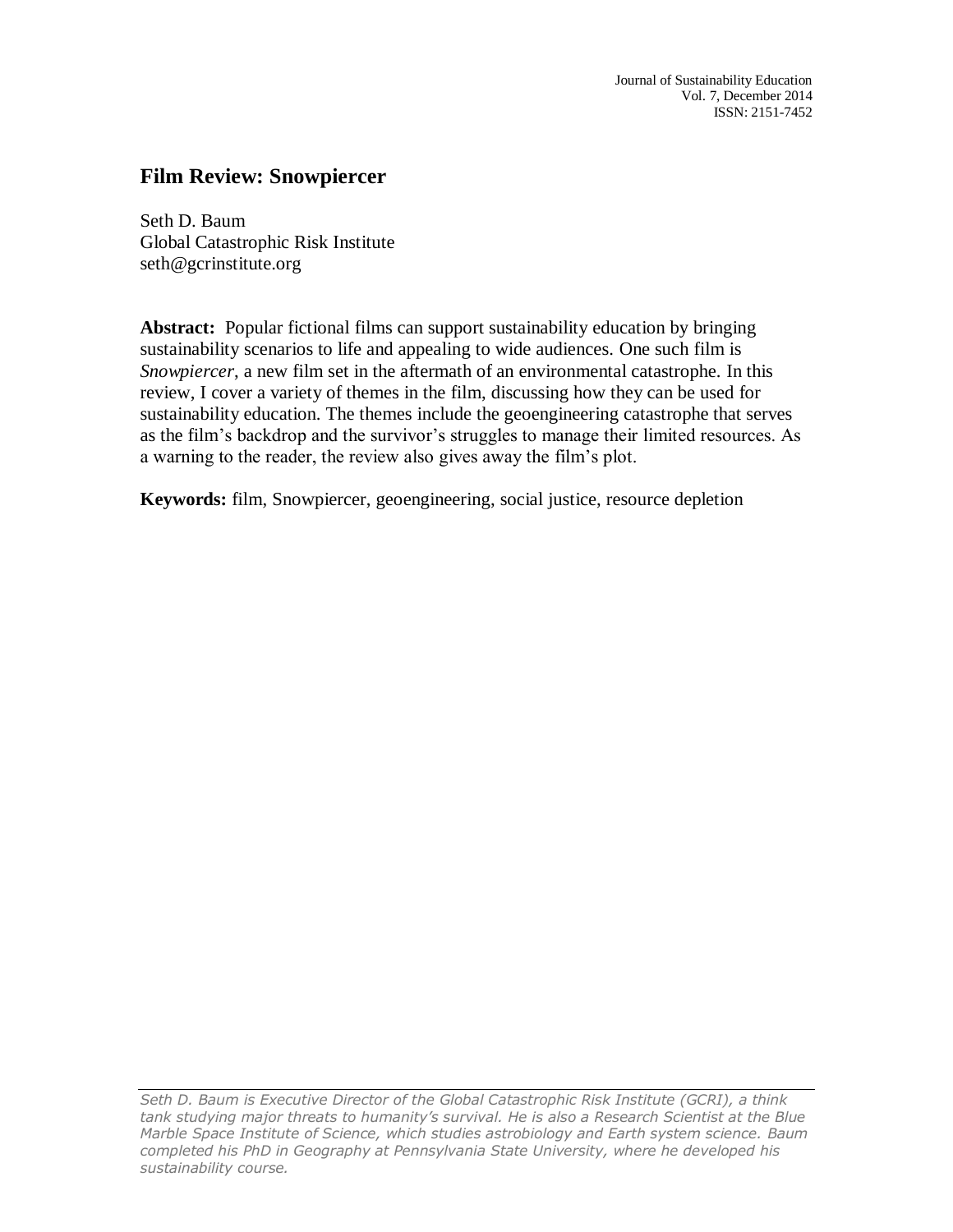# **Introduction**

Anyone working in sustainability knows that human actions can radically and detrimentally alter the global environment. But it can be difficult to bring these abstract concepts to life in sustainability education, especially since the worst effects of environmental degradation have not yet occurred and thus cannot be shown in photos or videos. Additionally, certain sustainability messages tend to appeal mainly to a receptive minority, making it easy to preach to the choir. Film can be helpful at overcoming these challenges, especially film that is fictional or narrative, i.e. not documentary. Film can vividly visualize even the most fantastic-seeming futures, and can appeal to wide audiences (students and the general public alike) through story, action, and visual effects. In this article, I review a new film, *Snowpiercer* (directed by Bong Joon-ho and based on the 1980s French graphic novel *Le Transperceneige*), that is all this and more.

Here are some questions raised by the film: Should humanity attempt to engineer its way out of environmental degradation? Can a population survive indefinitely in a small space with no external resource inputs? Can resource scarcities be managed without resorting to violence? In this review, I will discuss questions raised by the film and show how they relate to real-world sustainability challenges. I will also comment on the merits of the film as a resource for sustainability education. Teachers, students, and even the educated general public should all be able to follow this review, albeit to varying degrees. Reader, be warned: This review gives away much of the film's plot, though it also suggests ideas to keep in mind when watching.

At the outset, it should be acknowledged that *Snowpiercer* is not mainly about sustainability issues. It is a mix of genres, including science fiction, action, and social critique. In this sense it is similar to films like *The Matrix* or *Inception* (see Baum and Thatcher 2010): there are fight scenes, but there are also a lot of quiet, pensive moments in which deep philosophical topics are pondered. The cinematography of *Snowpiercer* is quite beautiful, but it is refreshingly not an orgy of special effects. Instead, it is simply a good movie, a very enjoyable watch. And sustainability issues do make several rather explicit appearances, as do related issues of social structure and social justice. So, the film could reasonably be used in sustainability education as a starting point for discussing some key issues, as long as it is OK for students to spend most of their viewing time just enjoying the film itself.

The basic premise of the film is that an attempt at geoengineering fails catastrophically, resulting in a frozen planet. Geoengineering is the intentional manipulation of the global Earth system, typically in response to global warming (Caldeira et al. 2013). In the film, a coalition of 79 countries attempts to lower temperatures down to comfortable levels by putting a substance called CW7 into the stratosphere. The film's geoengineering is thus similar to actual stratospheric geoengineering proposals. But CW7 causes much more cooling than anticipated, killing most life across the planet. Only a few human survivors remain, living onboard a train called the *Snowpiercer*. While geoengineering sets the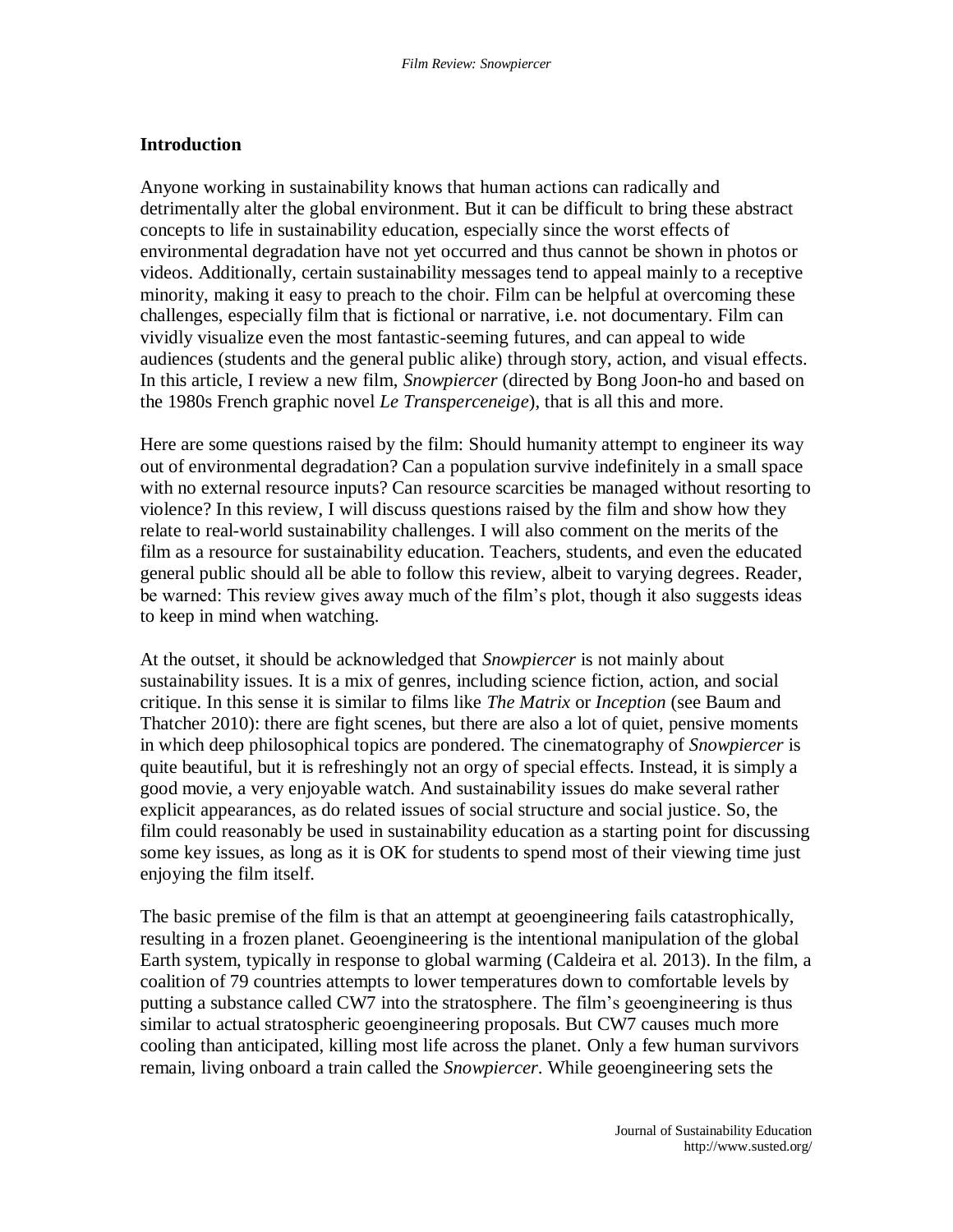backdrop for *Snowpiercer*, most of the film focuses on the trials and tribulations of the survivor population.

I will now give a general discussion of social justice and environmental sustainability as it appears in the film, followed by some detail about the CW7 geoengineering scenario. Throughout, I will relate the film to sustainability themes and research literature.

### **Social Justice and Environmental Sustainability**

The main focus of the film is a struggle between social classes, which are strictly divided on the train. The front end of the train is wealthy; the tail end poor. Living conditions vary widely from section to section. Tail-enders live on protein bars made from pulverized insects; front-enders live on delicacies like steak and sushi. (While the train has an aquarium, no cattle ranch is shown. The steaks may thus come from in-vitro processes, which is essentially meat grown without the animal. In-vitro meat is an intriguing emerging sustainable technology; see Edelman et al. 2005; van der Weele and Driessenemail 2013.) The physical structure of the train facilitates this rigid social structure, as the gates between each train car can be controlled by those in power, above all the train's mastermind, an industrialist named Wilford.

Wilford built the train and boarded it in anticipation of CW7's failure, loading what he could of humanity on board. The train is readily comparable to the lifeboat in Garrett Hardin's classic essay on lifeboat ethics (Hardin 1974). Hardin's essay argues against helping the poor on grounds that doing so would require exceeding the planet's resource base. While Wilford did permit some poor people on board his train, he granted them a bare minimum of resources on it. The industrialist-as-savior theme is also reminiscent of Ayn Rand's *Atlas Shrugged* (Rand 1957). But while *Atlas Shrugged* served mainly to praise the industrialist above all else, *Snowpiercer* offers more of a critique. *Snowpiercer*'s plot centers around the struggle of tail-enders to overcome the harsh conditions imposed on them. The wealthier train residents are often singing Wilford's praises, but in a farcically overzealous tune. Even though Wilford did save humanity, the viewer does not come away with much respect for him.

The central plot element is a tail-ender revolt in which they seek to fight their way to Wilford's engine car at the front of the train, thereby gaining control of the train and enabling them to impose a more just order. The revolt succeeds despite extensive casualties, and the tail-enders reach Wilford by the end of the film. At this point, Wilford reveals that the revolt was actually a plan jointly crafted by himself and Gilliam, an elder tail-ender, in order to thin out the train's population to a sustainable level—more on the train's sustainability below. Wilford then offers Curtis, the revolt's leader, control of the train, noting that Wilford is getting to be too old for the job. Curtis refuses. Meanwhile, some of Curtis's associates set off a bomb that causes an avalanche, derailing the train and presumably killing most of its inhabitants. The film ends with two people walking outside in the snowy terrain, which is revealed to not be as lethally frigid as it was made out to be. A polar bear passes by in a sign of nature healing and life reborn.

Vol. 7, December 2014 ISSN: 2151-7452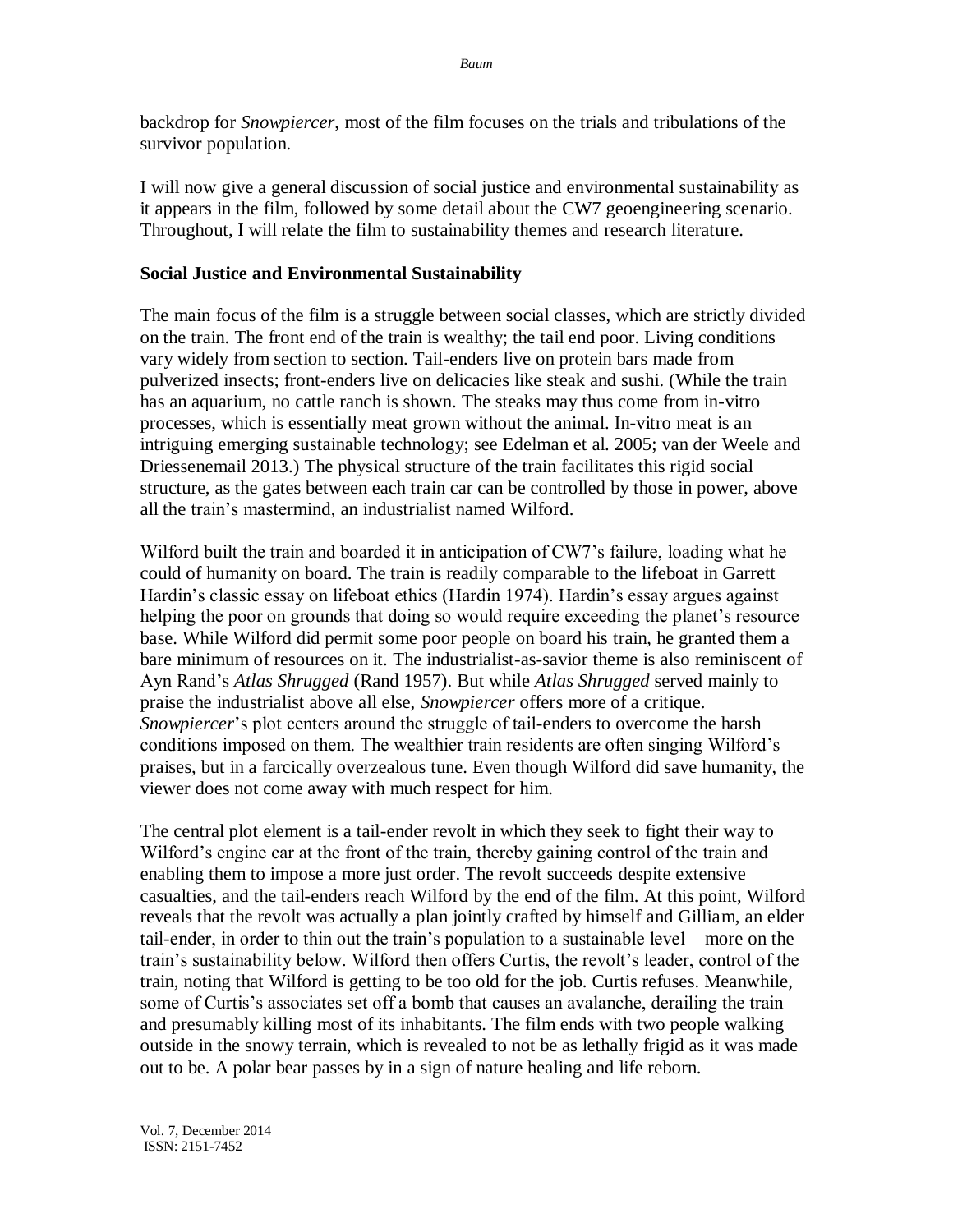It might be tempting to interpret the film's class struggle in Marxist terms. However, the tail-enders are not exploited as labor to any significant extent. Instead, the tail-enders are given their protein bars free of charge and generally left alone as long as they remain obedient. But the struggle is nonetheless a vivid illustration of social justice. The tail end's squalid living conditions are in stark contrast with the luxurious appointments of the front end. Wilford and his right-hand woman Minister Mason repeatedly articulate how everyone (and everything) on the train has its own proper place, and that this order is never to be violated. This is their core justification for their poor treatment of tail-enders, though it also seems to be a fiction, in that the tail-enders could be treated better without harming the train as a whole.

It is in the film's frequent and careful treatment of the rigid order of the train that sustainability issues most explicitly appear. Social and ecological order are both meticulously maintained so as to ensure the indefinite continuity of the train's population. The only resource obtained from outside the train is water, harvested from the ubiquitous snow deposits. Energy comes from a perpetual motion machine in the train's engine, the details of which are not explained.

One scene shows the twice-yearly serving of sushi and explains that this is the rate of fishing consistent with a stable fish supply. This shows the sustainable usage of a renewable resource. One can imagine that their usage rates were calculated using analysis reminiscent of that found in classic natural resource economics (Dasgupta and Heal 1979). This sort of sustainable usage is a feat seldom achieved in today's open oceans. While the oceans lack the same strict top-down governance as the train, contemporary sustainability research shows that this is not strictly necessary for successful governance of the commons (Dietz et al. 2003). The film thus raises the question of whether a totalitarian world government could be more successful at achieving sustainability. Perhaps it could, though perhaps it would come with other great sacrifices, for example to freedom and social mobility.

The film's depiction of fighting as population control is classic Malthusianism. The film even goes to the point of explaining that without fighting, famine would occur on the train, which would be even more miserable, thus the fighting is a good thing. One might wonder why, in such a tightly controlled community, population could not be regulated at the point of conception or pregnancy, but this is not considered in the film.

The train has an even darker story of resource scarcity, which Curtis tells towards the end of the film. When the tail-enders first boarded, they had no food. In desperation, they resorted to cannibalism. One could rather morbidly analyze cannibalism from the standpoint of natural resource depletion, showing an exponential decay in human body mass. The film gives the story a twist in which tail-enders, led by Gilliam, offer their own limbs as food in order to save lives. And before they run out of limbs, the protein bars are introduced, sparing them further cannibalism.

Of course, the narrow confines of the train pose very different challenges than those posed by the entirety of Earth, in terms of both resource constraints and social relations.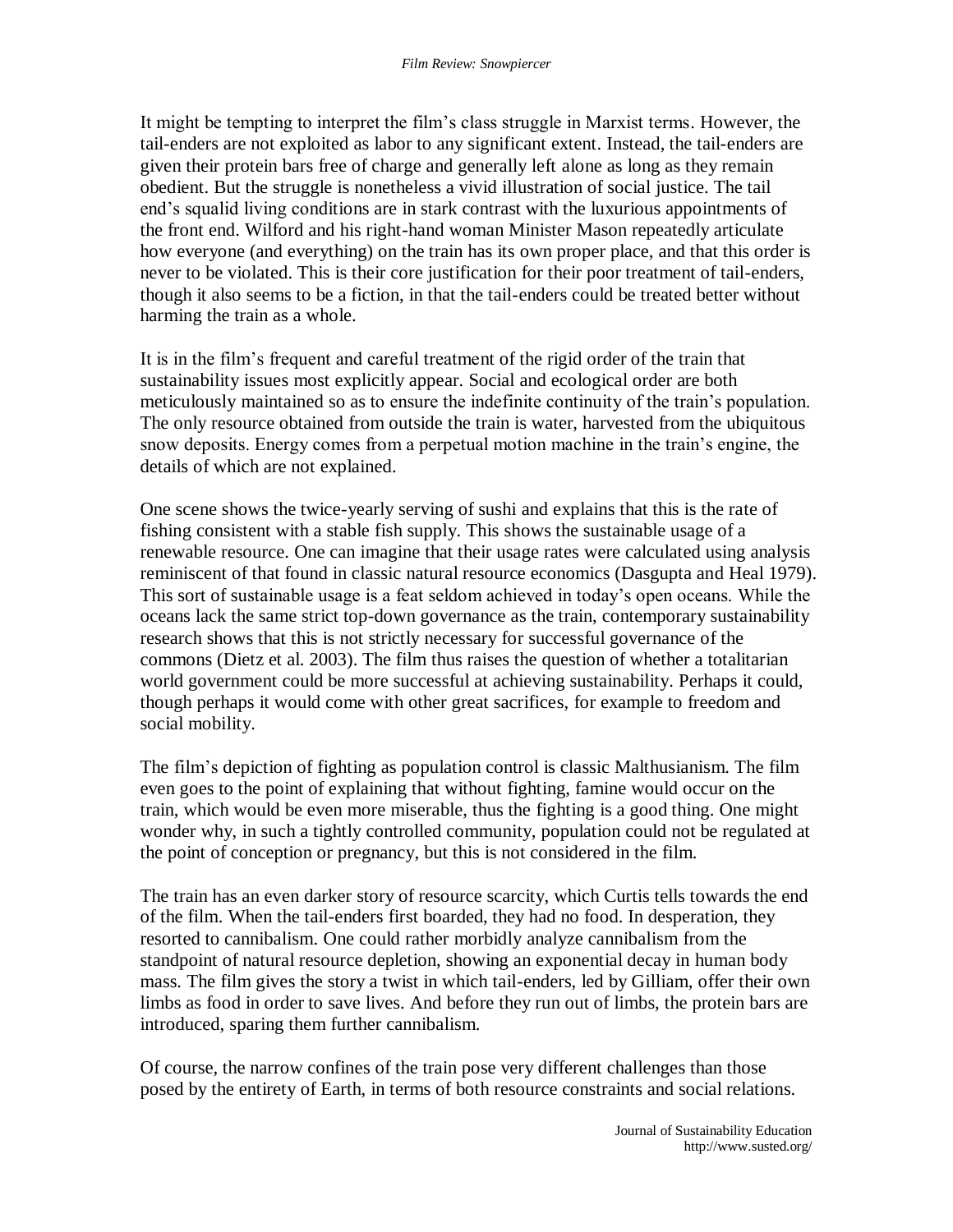If anything, the train is perhaps most similar to the challenges expected on a spaceship a real spaceship, not a metaphorical spaceship Earth. Likewise, astronautics must confront issues of natural resource management (Edwards 2013) and psychology (Vakoch 2011). If space colonization is to be successful, spaceship sustainability might be needed to a degree comparable to the sustainability maintained on the *Snowpiercer* train. And space colonization can play its own important role in the overall sustainability of human civilization and other Earth-originating life as it seeks to survive on Earth and spread broader across the universe (Baum 2010; 2013). So for many scales of sustainability, from the enclosed transport vesicle to the planet and beyond, *Snowpiercer* offers much to discuss in the context of sustainability education.

## **Geoengineering**

*Snowpiercer* is unusual for taking place in a geoengineered world. I am not aware of any other films that do. Indeed, geoengineering is a relatively new concept, but it is one that is getting more and more research and policy attention as efforts to reduce greenhouse gas emissions are perceived as falling short. And so it is worth going into some additional detail about the particulars of the geoengineering in *Snowpiercer*. The film does not provide much detail about its geoengineering—just a brief explanation by voiceover at the beginning of the film. But this explanation is enough to compare the geoengineering in *Snowpiercer* to actual geoengineering research and policy proposals.

There are a variety of geoengineering proposals currently under consideration (Caldeira et al. 2013). Some involve large-scale removal of carbon dioxide from the atmosphere, such as by dumping fertilizer into oceans to stimulate plankton growth. Others involve blocking incoming sunlight, either by placing mirrors in orbit between the Sun and Earth, or by putting reflective particles into the stratosphere. Of all of these, stratospheric geoengineering tends to get the most serious attention. Stratospheric geoengineering is also the technique used in *Snowpiercer*, involving a fictional particle called CW7. The film's geoengineering scenario, while fictional, is quite timely.

Perhaps the most important difference between actual stratospheric geoengineering compared to that in *Snowpiercer* is that actual stratospheric geoengineering is unlikely to make Earth radically colder than intended. Particles could be added to the stratosphere incrementally, gradually lowering temperatures to a desired level. To radically overshoot desirable temperatures would require gross incompetence or extreme desperation. Perhaps the most plausible radical overshoot scenario would have people trying to cool the planet fast enough to avoid a large ice sheet collapse (Irvine et al. 2009) or other planetary tipping point (Lenton et al. 2008), and trying so frantically that they put in far too much of the particles. But this would still require so much incompetence that this scenario should be considered unlikely.

Relative to scenarios found in stratospheric geoengineering research, the scenario in *Snowpiercer* also shows temperatures remaining cold for an unusually long time. It is possible to keep cold temperatures indefinitely—if someone continues putting particles into the stratosphere. But after the catastrophic freeze in *Snowpiercer*, no further particles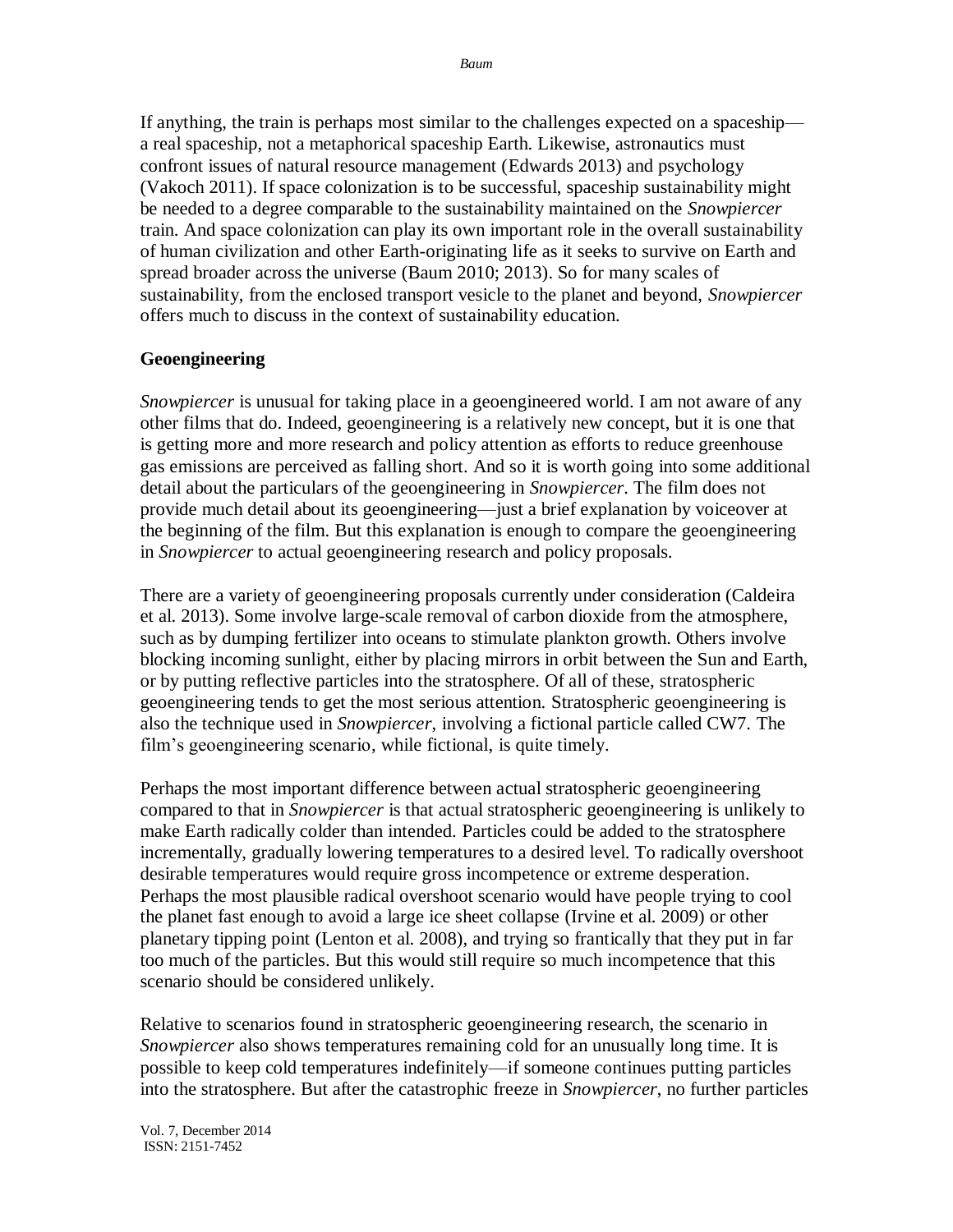would be put into the stratosphere. The particles would then gradually fall back out, causing temperatures to rise. For typical sulfate particles, temperatures would get most of the way back to normal after the first five or ten years (Matthews and Caldeira 2007). However, the film is set 17 years after CW7 was used and shows the outside world just starting to reach temperatures in which people do not quickly freeze to death. This suggests that CW7 is not sulfate. Other particles with longer stratospheric lifetimes have been proposed (Keith 2010); perhaps CW7 involves similar technology.

Regardless the technical details, the film does get one fundamental aspect of stratospheric geoengineering correct: while geoengineering could help with global warming, it carries large risks. Geoengineering researchers have identified many things that could go wrong with stratospheric geoengineering (Robock 2008). One major worry is that if people abruptly stop putting particles into the stratosphere, then, contra *Snowpiercer*, the ensuing temperature increase would be so rapid that it would cause great destruction (Matthews and Caldeira 2007). This worry would be lessened by using particles with longer stratospheric lifetimes, like CW7, because they would make the temperature increase slower. Of course, the fact that the temperature increase could be so destructive gives strong reason to not abruptly stop putting particles into the stratosphere. However, my colleagues and I caution about scenarios in which some other catastrophe, such as a major war or epidemic, hurts society so much that it is unable to continue geoengineering. Then the temperature spike is a second catastrophe hitting a population already weakened by the first one. We call this the stratospheric geoengineering "double catastrophe" (Baum et al. 2013). Such a scenario probably would not kill off life on Earth to the same extent as the *Snowpiercer* scenario, but it could be every bit as threatening to humanity.

The risks of stratospheric geoengineering raise a basic question: Should it be pursued? This depends on our expectations for the climatic conditions that would occur with and without stratospheric geoengineering, as well as our ethical values for comparing these conditions. Stratospheric geoengineering could avoid some of the worst effects of regular global warming (such as the effects depicted in Sherwood and Huber 2010), but it comes with a risk of an even larger catastrophe. If the effects of regular global warming start to get very difficult, then the risk of stratospheric geoengineering could look more and more tempting, posing a great dilemma (Baum 2014). The dilemma is apparent in the film as well: the CW7 geoengineering promised to help with regular global warming, but it ended up causing a much worse catastrophe. In hindsight, CW7 should not have been used. But without the benefit of hindsight, the decision is more ambiguous. This ambiguity is precisely what humanity actually faces with its actual stratospheric geoengineering decisions.

The screening of *Snowpiercer* I attended had director Bong Joon-ho present for a panel discussion after, and I got to ask him if he intended the film as any commentary on geoengineering. While he did not intend for the film to take a side on actual geoengineering decisions, he did intend for it to contrast between the artificial environment of the train and the natural environment outside. The train proves to be less durable than its passengers presume it to be, and meanwhile the outside world is gradually warming and healing. One point thus is that while technology can cause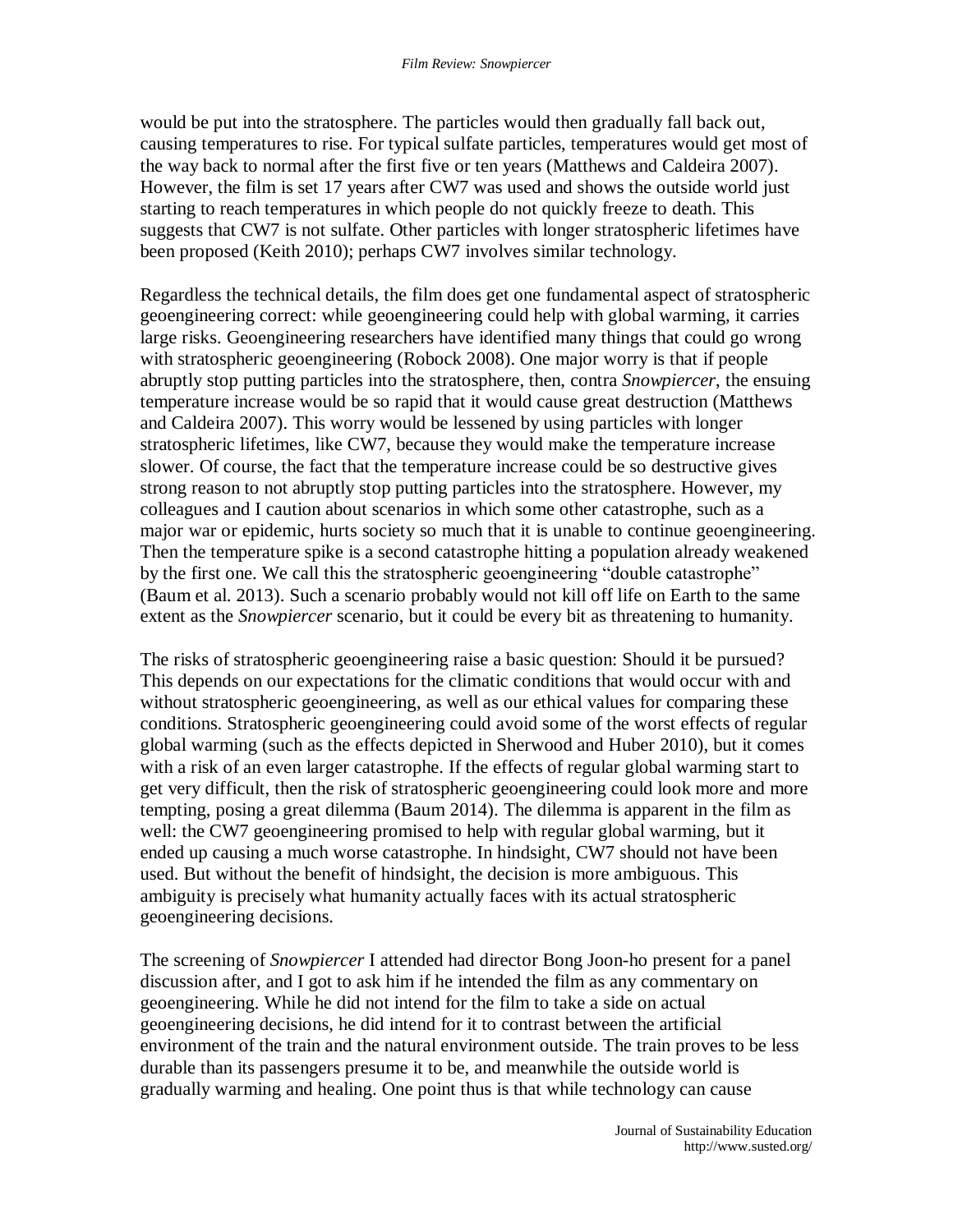environmental problems, nature can also find a way to come back. This does not mean that humanity can do anything it wants to nature with impunity. Indeed, even if nature recovers, humanity would not necessarily recover along with it. To the extent that we wish to sustain human civilization, we may need to keep the environment within reasonable bounds (Rockström et al. 2009a; 2009b; Baum and Handoh 2014). This is perhaps the most basic message to take from *Snowpiercer*.

### **Conclusion**

*Snowpiercer* is both an enjoyable film in its own right and a compelling depiction of a variety of themes in sustainability and related topics. As such, the film can play a valuable role in sustainability education. Some of the topics covered are fundamental sustainability topics, such as the sustainable use of renewable natural resources (seen for example in the sushi scene). Other topics covered are more advanced, such as the evaluation of stratospheric geoengineering risk (in the opening scene, the film's premise). Because of this range, the film could be used for sustainability education at a variety of educational levels, from introductory to advanced.

In my opinion, *Snowpiercer* is best suited to introductory sustainability students. This is because the film is not mainly about sustainability. For most of the screen time, *Snowpiercer* is just a good movie. Advanced students are generally more motivated and thus do not need a good movie to peek their interest. For introductory students, and in particular students who may not be so motivated, *Snowpiercer* may be just right. It could be screened in introductory undergraduate courses, special campus events, adult education, or even advanced high school programs. I would suggest following the screening with a discussion of the film led by a sustainability educator. Such a screening could be a great way to teach a variety of important sustainability topics. It would also be good fun.

#### **Acknowledgments**

I thank Melissa Thomas-Baum for insightful discussion during the development of this manuscript, and the editors of *Journal of Sustainability Education* for helpful comments on an earlier version of the manuscript.

#### **References**

Baum, S. D., 2010. Is humanity doomed? Insights from astrobiology. *Sustainability* 2(2): 591-603.

Baum, S. D., 2013. Teaching astrobiology in a sustainability course. *Journal of Sustainability Education*, February.

Baum, S. D. 2014. The great downside dilemma for risky emerging technologies. *Physica Scripta*, 89(12):128004, doi:10.1088/0031-8949/89/12/128004.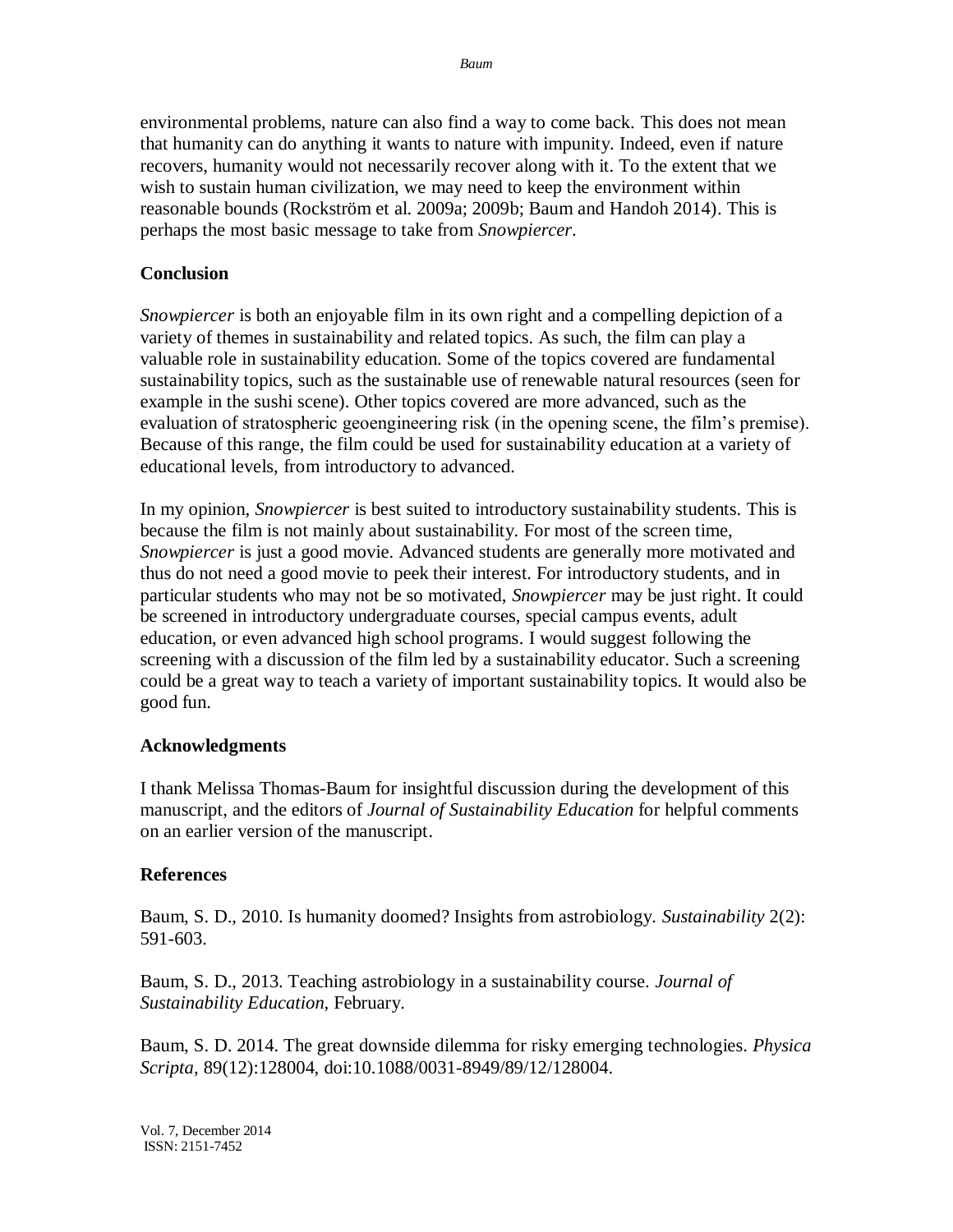Baum, S. D., and I. C. Handoh, 2014. Integrating the planetary boundaries and global catastrophic risk paradigms. *Ecological Economics* 107:13-21.

Baum, S. D., T. M. Maher Jr., and J. Haqq-Misra, 2013. Double catastrophe: Intermittent stratospheric geoengineering induced by societal collapse. *Environment, Systems and Decisions* 33(1): 168-180.

Baum, S. D., and J. E. Thatcher, 2010. Film review: Inception. *Journal of Evolution and Technology* 21(1): 62-66.

Caldeira, K., G. Bala, and L. Cao, 2013. The science of geoengineering. *Annual Review of Earth and Planetary Sciences*, 41: 231-256.

Dasgupta, P. S., and G. M. Heal, 1979. *Economic Theory and Exhaustible Resources*. Cambridge, UK: Cambridge University Press.

Dietz, T., E. Ostrom, and P. C. Stern, 2003. The struggle to govern the commons. *Science* 302(5652): 1907-1912.

Edelman, P. D., D. C. McFarland, V. A. Mironov, and J. G. Matheny, 2005. In vitrocultured meat production. *Tissue Engineering* 11(5-6): 659-662.

Edwards, M. R., 2013. Sustainable foods and medicines support vitality, sex and longevity for a 100-year starship expedition. *Journal of the British Interplanetary Society* 66: 125-132.

Hardin, G., 1974. Lifeboat ethics: The case against helping the poor. *Psychology Today* September.

Irvine, P. J., D. J. Lunt, E. J. Stone, and A. Ridgwell, 2009. The fate of the Greenland Ice Sheet in a geoengineered, high CO2 world. *Environmental Research Letters* 4: 045109

Keith, D. W., 2010. Photophoretic levitation of engineered aerosols for geoengineering. *Proceedings of the National Academy of Sciences* 107(38): 16428-16431.

Lenton, T. M., H. Held, E. Kriegler, J. W. Hall, W. Lucht, S. Rahmstorf, and H. J. Schellnhuber, 2008. Tipping elements in the Earth's climate system. *Proceedings of the National Academy of Sciences* 105(6): 1786-1793.

Matthews, H. D., and K. Caldeira, 2007. Transient climate–carbon simulations of planetary geoengineering. *Proceedings of the National Academy of Sciences*, 104(24): 9949-9954.

Rand, A., 1957. *Atlas Shrugged*. New York: Random House.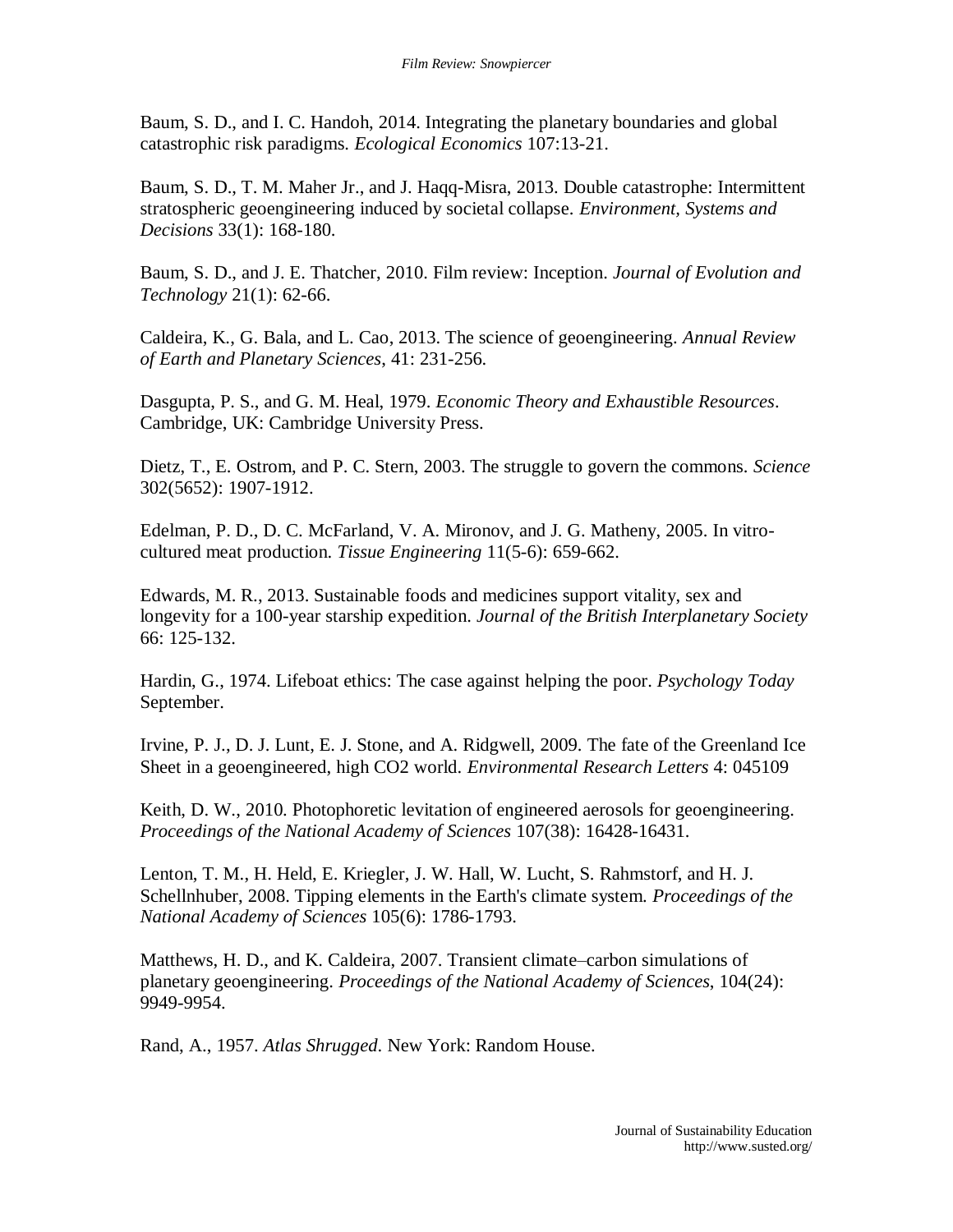Robock, A., 2008. 20 reasons why geoengineering may be a bad idea. *Bulletin of the Atomic Scientists* 64(2): 14-18, 59.

Rockström, J., Steffen, W., Noone, K., Persson, Å., Chapin, F.S. III, Lambin, E., et al., 2009a. Planetary boundaries: Exploring the safe operating space for humanity. *Ecology and Society* 14(2): 32.

Rockström, J., Steffen, W., Noone, K., Persson, Å., Chapin, F.S. III, Lambin, E., et al., 2009b. A safe operating space for humanity. *Nature* 461:472-475.

Sherwood, S. C., and M. Huber, 2010. An adaptability limit to climate change due to heat stress. *Proceedings of the National Academy of Sciences*, 107(21): 9552-9555.

Vakoch, D. A., ed., 2011. *Psychology of Space Exploration: Contemporary Research in Historical Perspective*. Washington, DC: National Aeronautics and Space Administration.

van der Weele, C., and C. Driessenemail, 2013. Emerging profiles for cultured meat; Ethics through and as design. *Animals* 3(3): 647-662.